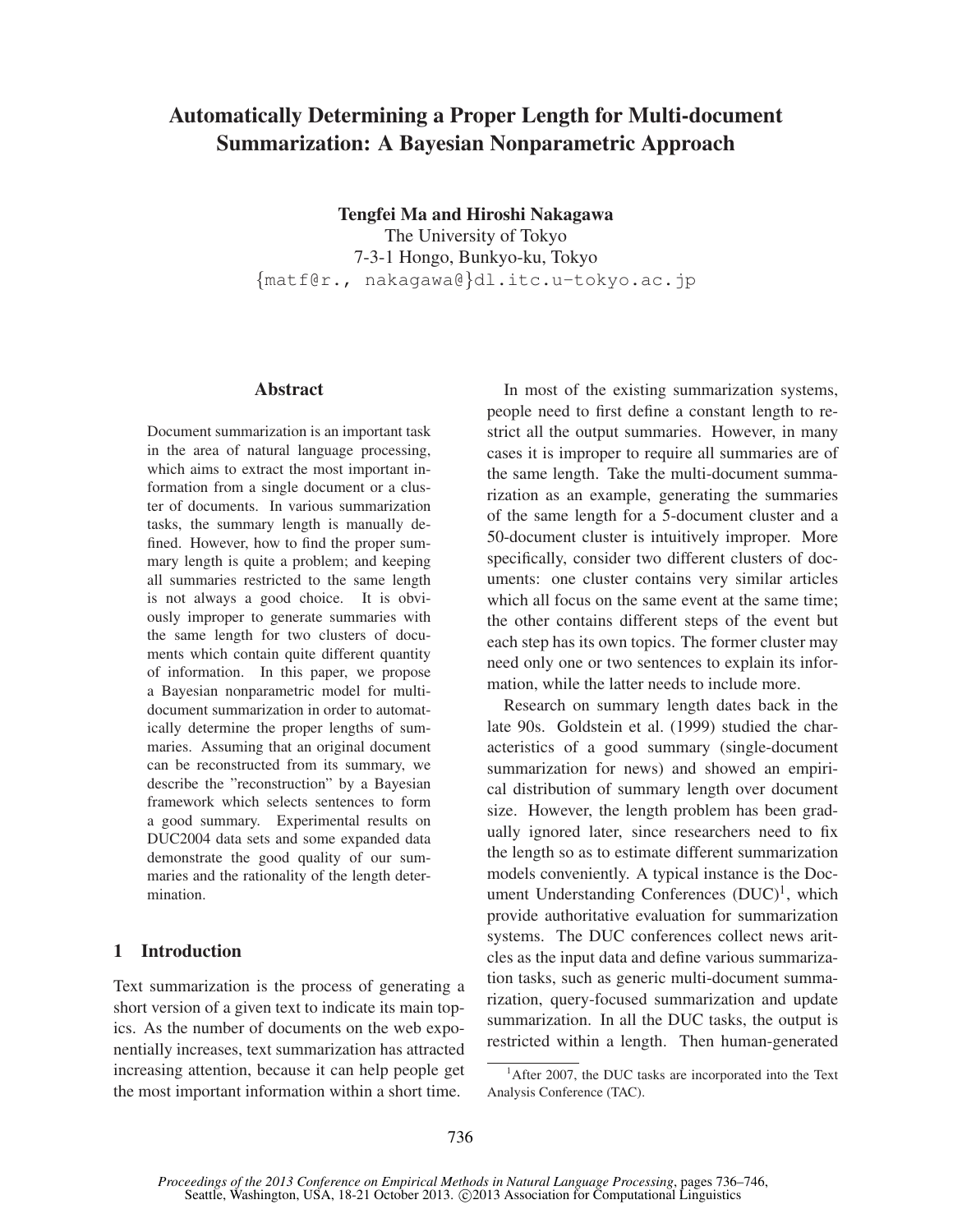summaries are provided to evaluate the results of different summarization systems. Limiting the length of summaries contributed a lot to the development of summarization techniques, but as we discussed before, in many cases keeping the summaries of the same size is not a good choice.

Moreover, even in constant-length summarization, how to define a proper size of summaries for the summarization tasks is quite a problem. Why does DUC2007 main task require 250 words while Update task require 100 words? Is it reasonable? A short summary may sacrifice the coverage, while a long summary may cause redundance. Automatically determining the best size of summaries according to the input documents is valuable, and it may deepen our understanding of summarization.

In this work, we aim to find the proper length for document summarization automatically and generate varying-length summaries based on the document itself. The varying-length summarization is more robust for unbalanced clusters. It can also provide a recommended size as the predefined summary length for general constant-length summarization systems. We advance a Bayesian nonparametric model of extractive multi-document summarization to achieve this goal. As far as we are concerned, it is the first model that can learn appropriate lengths of summaries.

Bayesian nonparametric (BNP) methods are powerful tools to determine the size of latent variables (Gershman and Blei, 2011). They let the data "speak for itself" and allow the dimension of latent variables to grow with the data. In order to integrate the BNP methods into document summarization, we follow the assumption that the original documents should be recovered from the reconstruction of summaries (Ma and Wan, 2010; He et al., 2012). We use the Beta process as a prior to generate binary vectors for selecting active sentences that reconstruct the original documents. Then we construct a Bayesian framework for summarization and use the variational approximation for inference. Experimental results on DUC2004 dataset demonstrate the effectiveness of our model. Besides, we reorganize the original documents to generate some new datasets, and examine how the summary length changes on the new data. The results prove that our summary length determination is rational and necessary on unbalanced data.

# 2 Related Work

#### 2.1 Research on Summary Length

Summary length is an important aspect for generating and evaluating summaries. Early research on summary length (Goldstein et al., 1999) focused on discovering the properties of human-generated summaries and analyzing the effect of compression ratio. It demonstrated that an evaluation of summarization systems must take into account both the compression ratios and the characteristics of the documents. Radev and Fan (2000) compared the readability and speedup in reading time of 10% summaries and 20% summaries<sup>2</sup> for topic sets with different number of documents. Sweeney et al. (2008) developed an incremental summary containing additional sentences that provide context. Kaisser et al. (2008) studied the impact of query types on summary length of search results. Other than the content of original documents, there are also some other factors affecting summary length especially in specific applications. For example, Sweeney and Crestani (2006) studied the relation between screen size and summary length on mobile platforms. The conclusion of their work is the optimal summary size always falls into the shorter one regardless of the screen size.

In sum, the previous works on summary length mostly put their attention on the empirical study of the phenomenon, factors and impacts of summary length. None of them automatically find the best length, which is our main task in this paper. Nevertheless, they demonstrated the importance of summary length in summarization and the reasonability of determining summary length based on content of news documents (Goldstein et al., 1999) or search results (Kaisser et al., 2008). As our model is mainly applied for generic summarization of news articles, we do not consider the factor of screen size in mobile applications.

## 2.2 BNP Methods in Document Summarization

Bayesian nonparametric methods provide a Bayesian framework for model selection and adaptation using nonparametric models (Gershman

 $210\%$  and 20% are the compression rates, and the documents are from search results in information retrieval systems.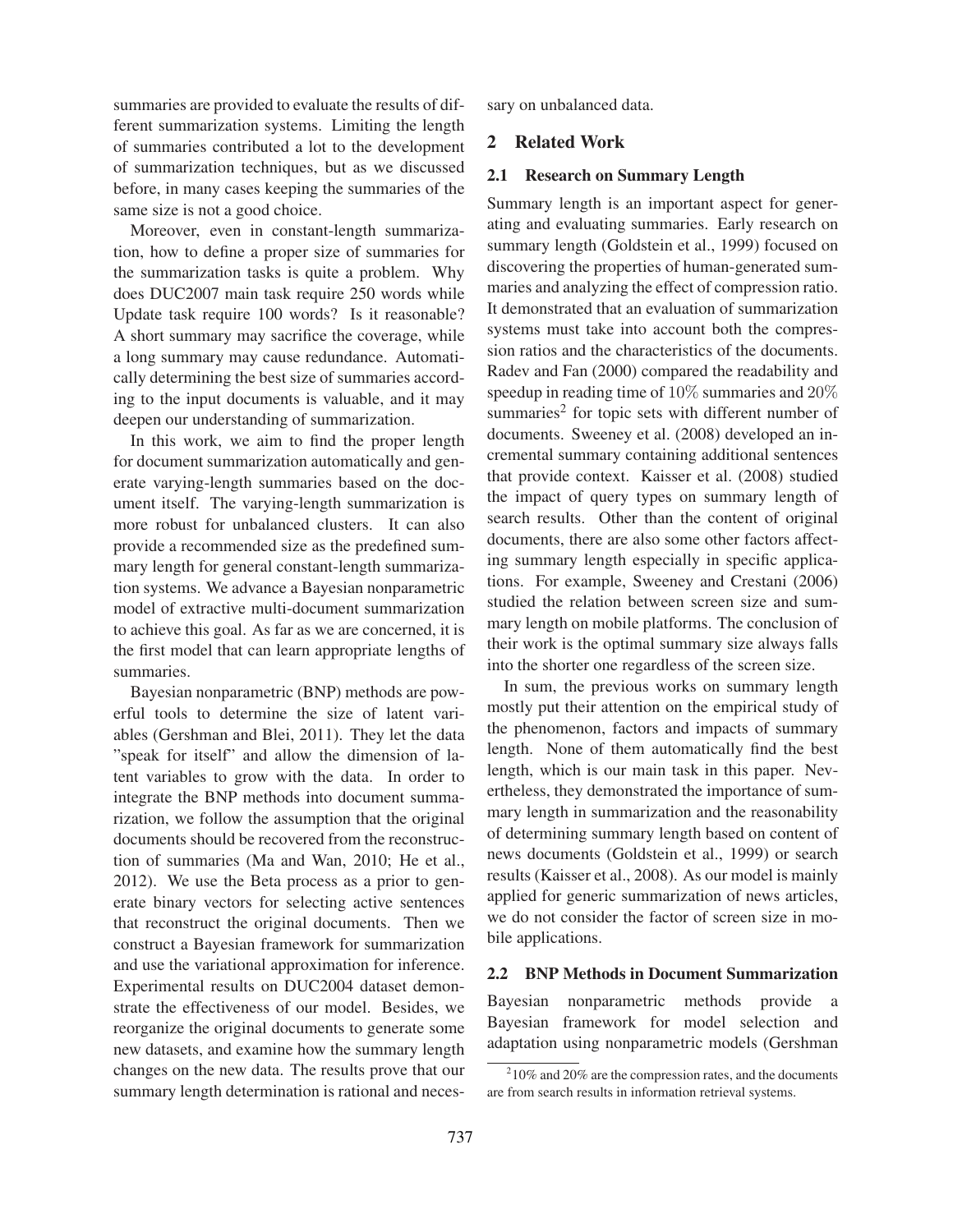and Blei, 2011). A BNP model uses an infinitedimensional parameter space, but invokes only a finite subset of the available parameters on any given finite data set. This subset generally grows with the data set. Thus BNP models address the problem of choosing the number of mixture components or latent factors. For example, the hierarchical Dirichlet process (HDP) can be used to infer the number of topics in topic models or the number of states in the infinite Hidden Markov model (Teh et al., 2006).

Recently, some BNP models are also involved in document summarization approaches (Celikyilmaz and Hakkani-Tür, 2010; Chang et al., 2011; Darling and Song, 2011). BNP priors such as the nested Chinese restaurant process (nCRP) are associated with topic analysis in these models. Then the topic distributions are used to get the sentence scores and rank sentences. BNP here only impacts the number and the structure of the latent topics, but the summarization framework is still constant-length. Our BNP summarization model differs from the previous models. Besides using the HDP for topic analysis, our approach further integrates the beta process into sentence selection. The BNP method in our model are directly used to determine the number of summary sentences but not latent topics.

# 3 BNP Summarization

In this section, we first introduce the BNP priors which will be used in our model. Then we propose our model called BNP summarization.

#### 3.1 The Beta Process and the Bernoulli process

The beta process(BP) (Thibaux and Jordan, 2007; Paisley and Carin, 2009) and the related Indian buffet process(IBP) (Griffiths and Ghahramani, 2005) are widely applied to factor/feature analysis. By defining the infinite dimensional priors, these factor analysis models need not to specify the number of latent factors but automatically determine it.

**Definition of BP** (Paisley et al., 2010): Let  $B_0$  be a continuous measure on a space  $\Theta$  and  $B_0(\Theta) = \gamma$ .

If  $B_k$  is defined as follows,

$$
B_k = \sum_{k=1}^{N} \pi_k \delta_{\theta_k},
$$
  
\n
$$
\pi_k \sim Beta(\frac{\alpha \gamma}{N}, \alpha(1 - \frac{\gamma}{N}))
$$
  
\n
$$
\theta_k \sim \frac{1}{\gamma} B_0
$$
 (1)

(where  $\delta_{\theta_k}$  is the atom at the location  $\theta_k$ ; and  $\alpha$  is a positive scalar), then as  $N \to \infty$ ,  $B_k \to B$  and B is a beta process:  $B \sim BP(\alpha B_0)$ .

Finite Approximation: The beta process is defined on an infinite parameter space, but sometimes we can also use its finite approximation by simply setting N to a large number (Paisley and Carin, 2009).

Bernoulli Process: The beta process is conjugate to a class of Bernoulli processes, denoted by  $X \sim \text{Bep}(B)$ . If B is discrete, of the form in (1), then  $X = \sum_{k} b_k \delta_{\theta_k}$  where the  $b_k$  are independent Bernoulli variables with the probability  $p(b_k =$ 1) =  $\pi_k$ . Due to the conjugation between the beta process priors and Bernoulli process, the posterior of B given M samples  $X_1, X_2, ... X_M$  where  $X_i \sim Bep(B)$  for  $i = 1, \ldots, M$ . is also a beta process which has updated parameters:

$$
B|X_1, X_2, ..., X_M
$$
  
 
$$
\sim BP(\alpha + M, \frac{\alpha}{\alpha + M}B_0 + \frac{1}{c+M}\sum_i X_i)
$$
 (2)

Application of BP: Furthermore, marginalizing over the beta process measure B and taking  $\alpha =$ 1, provides a predictive distribution on indicators known as the Indian buffet process (IBP) (Thibaux and Jordan, 2007). The beta process or the IBP is often used in a feature analysis model to generate infinite vectors of binary indicator variables(Paisley and Carin, 2009), which indicates whether a feature is used to represent a sample. In this paper, we use the beta process as the prior to select sentences.

## 3.2 Framework of BNP Summarization

Most existing approaches for generic extractive summarization are based on sentence ranking. However, these methods suffer from a severe problem that they cannot make a good trade-off between the coverage and minimum redundancy (He et al.,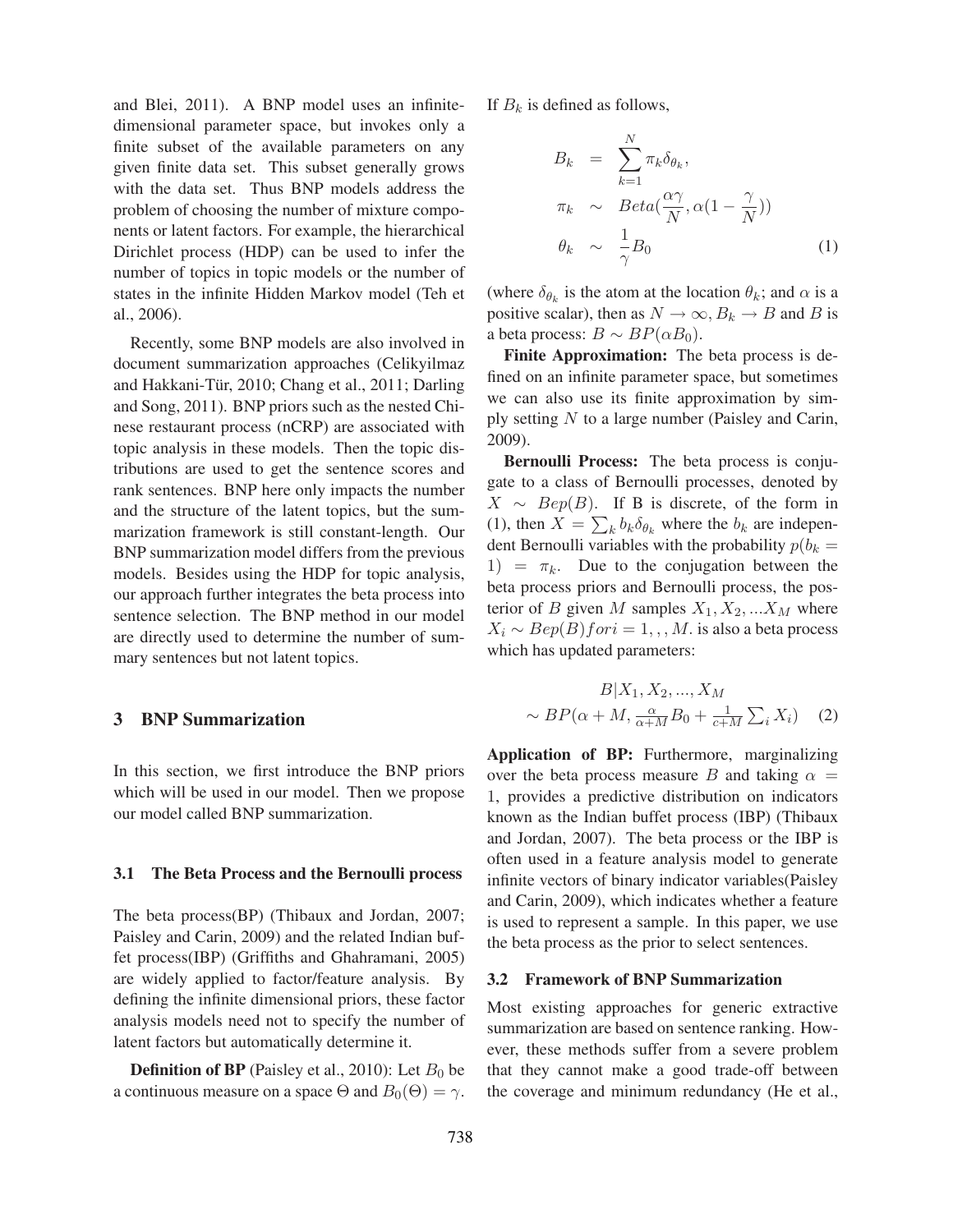2012). Some global optimization algorithms are developed, instead of greedy search, to select the best overall summaries (Nenkova and McKeown, 2012). One approach to global optimization of summarization is to regard the summarization as a reconstruction process (Ma and Wan, 2010; He et al., 2012) . Considering a good summary must catch most of the important information in original documents, the original documents are assumed able to be recovered from summaries with some information loss. Then the summarization problem is turned into finding the sentences that cause the least reconstruction error (or information loss). In this paper, we follow the assumption and formulate summarization as a Bayesian framework.

First we review the models of (Ma and Wan, 2010) and (He et al., 2012). Given a cluster of M documents  $x_1, x_2, ..., x_M$  and the sentence set contained in the documents as  $S = [s_1, s_2, ..., s_N],$ we denote all corresponding summary sentences as  $V = [v_1, ..., v_n]$ , where *n* is the number of summary sentences and N is the number of all sentences in the cluster. A document  $x_i$  and a sentence  $v_i$  or  $s_i$ here are all represented by weighted term frequency vectors in the space  $\mathbb{R}^d$ , where d is the number of total terms (words).

Following the reconstruction assumption, a candidate sentence  $v_i$  can be approximated by the linear combination of summary sentences:  $s_i \simeq$  $\sum_{j=1}^{n} w'_j v_j$ , where  $w'_j$  is the weight for summary sentence  $v_j$ . Thus the document can also be approximately represented by a linear combination of summary sentences (because it is the sum of the sentences).

$$
x_i \simeq \sum_{j=1}^n w_j v_j. \tag{3}
$$

Then the work in (He et al., 2012) aims to find the summary sentence set that can minimize the reconstruction error  $\sum_{i=1}^{N} ||s_i - \sum_{j=1}^{n} w'_j v_j||^2$ ; while the work in (Ma and Wan, 2010) defines the problem as finding the sentences that minimize the distortion between documents and its reconstruction  $dis(x_i, \sum_{j=1}^n w_j v_j)$  where this distortion function can also be a squared error function.

Now we consider the reconstruction for each document, if we see the document  $x_i$  as the dependent variable, and the summary sentence set  $S$  as the independent variable, the problem to minimize the reconstruction error can be seen as a linear regression model. The model can be easily changed to a Bayesian regression model by adding a zero-mean Gaussian noise  $\epsilon$  (Bishop, 2006), as follows.

$$
x_i = \sum_{j=1}^n w_j v_j + \epsilon_i \tag{4}
$$

where the weights  $w_j$  are also assigned a Gaussian prior.

The next step is sentence selection. As our system is an extractive summarization model, all the summary sentences are from the original document cluster. So we can use a binary vector  $z_i = \lt$  $z_{i1}, ..., z_{iN} >^T$  to choose the active sentences V (i.e. summary sentences) from the original sen-  $\sum_{j=1}^{N} \phi_{ij} * z_{ij} s_j + \epsilon_i$ . Using a beta process as a prior tence set S. The Equation (4) is turned into  $x_i =$ for the binary vector  $z_i$ , we can automatically infer the number of active component associated with  $z_i$ . As to the weights of the sentences, we use a random vector  $\phi_i$  which has the multivariate normal distribution because of the conjugacy.  $\phi_i \in \mathbb{R}^N$  is an extension to the weights  $\{w_1, ... w_n\}$  in (4).

Integrating the *linear reconstruction* (4) and the *beta process*<sup>3</sup> (1), we get the complete process of summary sentence selection as follows.

$$
x_i = S(\phi_i \circ z_i) + \epsilon_i
$$
  
\n
$$
S = [s_1, s_2, ..., s_N]
$$
  
\n
$$
z_{ij} \sim Bernoulli(\pi_j)
$$
  
\n
$$
\pi_j \sim Beta(\frac{\alpha \gamma}{N}, \alpha(1 - \frac{\gamma}{N}))
$$
  
\n
$$
\phi_i \sim \mathcal{N}(0, \sigma_{\phi}^2 I)
$$
  
\n
$$
\epsilon_i \sim \mathcal{N}(0, \sigma_{\epsilon}^2 I)
$$
 (5)

where  $N$  is the number of sentences in the whole document cluster. The symbol ◦ represents the elementwise multiplication of two vectors.

One problem of the reconstruction model is that the word vector representation of the sentences are sparse, which dramatically increase the reconstruction error. So we bring in topic models to reduce the

<sup>&</sup>lt;sup>3</sup>We use the finite approximation because the number of sentences is large but finite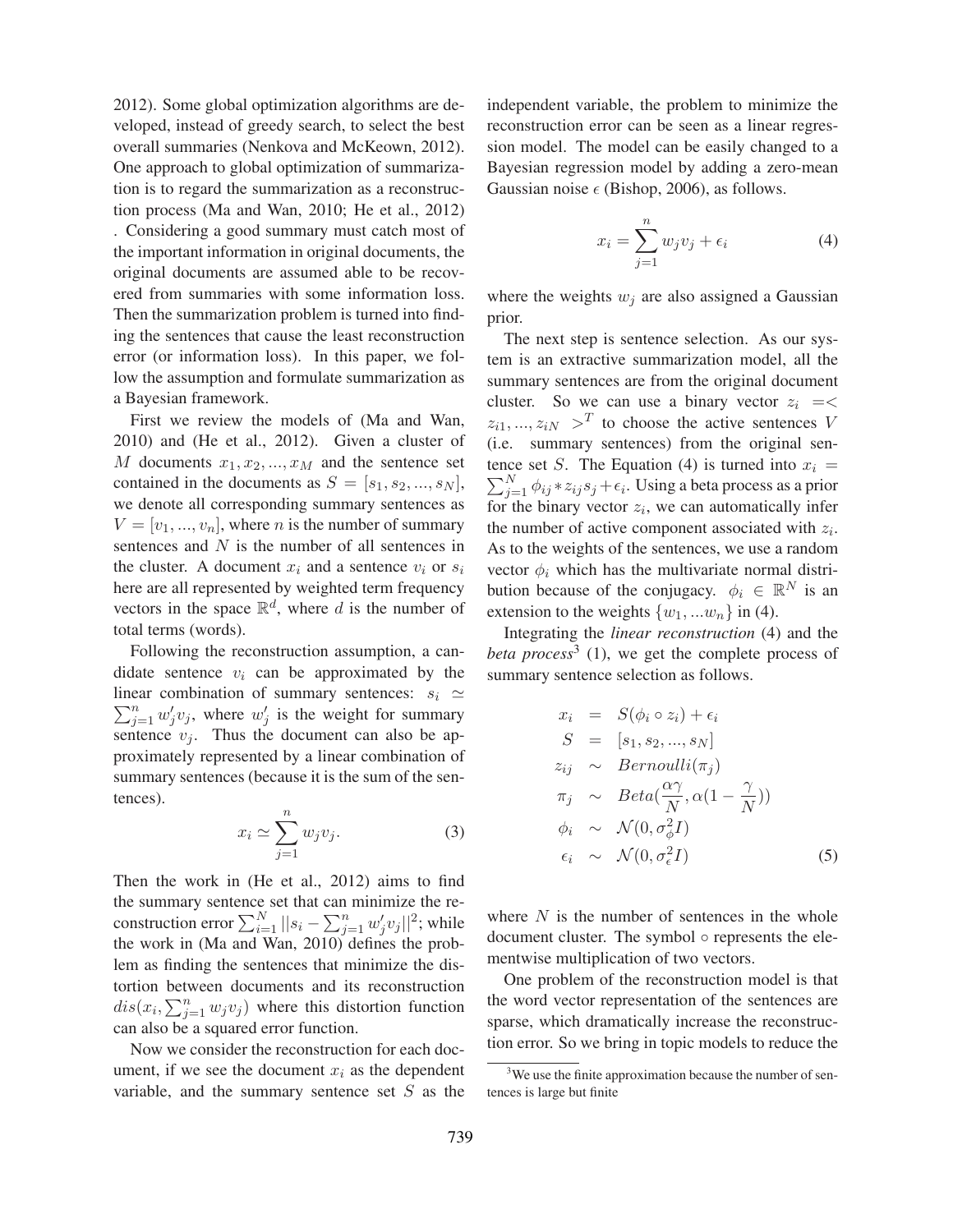dimension of the data. We use a HDP-LDA (Teh et al., 2006) to get topic distributions for each sentence, and we represent the sentences and documents as the topic weight vectors instead of word weight vectors. Finally  $x_i$  is a K-dimensional vector and S is a  $K * N$  matrix, where K is the number of topics in topic models.

### 4 Variational Inference

In this section, we derive a variational Bayesian algorithm for fast inference of our sentence selection model. Variational inference (Bishop, 2006) is a framework for approximating the true posterior with the best from a set of distributions  $Q : q^* =$  $\arg \min_{q \in Q} KL(q(Z)|p(Z|X))$ . Suppose  $q(Z)$  can be partitioned into disjoint groups denoted by  $Z_i$ , and the  $q$  distribution factorizes with respect to these groups:  $q(Z) = \prod_{j=1}^{M} q(Z_j)$ . We can obtain a general expression for the optimal solution  $q_i^*(Z_j)$  given by

$$
\ln q_j^*(Z_j) = \mathbb{E}_{i \neq j}[\ln p(X, Z)] + const.
$$
 (6)

where  $\mathbb{E}_{i \neq j}[\ln p(X, Z)]$  is the expectation of the logarithm of the joint probability of the data and latent variables, taken over all variables not in the partition. We will therefore seek a consistent solution by first initializing all of the factors  $q_j(Z_j)$  appropriately and then cycling through the factors and replacing each in turn with a revised estimate given by (6) evaluated using the current estimates for all of the other factors.

#### Update for Z

 $p(z_{ij} | \pi_i, x_i, S, \phi_i) \propto p(x_i | z_{ij}, s_i, \phi_i) p(z_{ij} | \pi_i)$ 

We use  $q(z_{ij})$  to approximate the posterior:

 $q(z_{ii})$  $\propto \exp{\{\mathbb{E}[\ln(p(x_i|z_{ij}, z_i^{-j}, S, \phi_i)) + \ln(p(z_{ij}|\pi))]\}}$  $\propto$  exp{E[ln( $\pi_i$ )]}\*  $\exp\{\mathrm{E}[-\frac{1}{2\sigma_{\epsilon}^2}$  $(x_i^{-j} - s_j z_{ij} \phi_{ij})^T (x_i^{-j} - s_j z_{ij} \phi_{ij})]$  $\propto \exp\{\overline{\ln(\pi_i)}\}$ \* exp{−  $\left(\overline{\phi_{ij}^2}\ast \overline{z_{ij}^2}\ast \overline{s_j^Ts_j}-2\overline{\phi_{ij}}\ast \overline{z_{ij}}\ast \overline{s_j}^T\ast \overline{x_i^{-j}}\right)$  $\frac{2\sigma_{\epsilon}^2}{2\sigma_{\epsilon}^2}$  the latent topics) times. (7)

where  $x_i^{-j} = x_i - S^{-j}(\phi_i^{-j} \circ z_i^{-j})$ , and the symbol  $\overline{\phi_{ij}^2}$  indicates the expectation value. The  $\overline{\phi_{ij}^2}$  can be extended to this form:

$$
\overline{\phi_{ij}^2} = \overline{\phi_{ij}}^2 + \Delta_i^j \tag{8}
$$

where  $\Delta_i^j$  means the  $j^{th}$  diagonal element of  $\Delta_i$ which is defined by Equation 13.

As  $z_i$  is a binary vector, we only calculate the probability of  $z_{ij} = 1$  and  $z_{ij} = 0$ .

$$
q(z_{ij} = 1) \propto \exp{\{\overline{\ln(\pi_j)}\}} *
$$
  
\n
$$
\exp{-\frac{1}{2\sigma_{\epsilon}^2} \left( \overline{\phi_{ij}^2} * \overline{s_j^T s_j} - 2\overline{\phi_{ij}} * \overline{s_j}^T * \overline{x_i^{-j}} \right)\}}
$$
  
\n
$$
q(z_{ij} = 0) \propto \exp{\{\overline{\ln(1 - \pi_j)}\}}
$$
\n(9)

The expectations can be calculated as

$$
\overline{\ln(\pi_j)} = \varphi(\frac{\alpha \gamma}{N} + \overline{n_j}) - \varphi(\alpha + M) \tag{10}
$$

$$
\overline{\ln(1-\pi_j)} = \varphi(\alpha(1-\frac{\gamma}{N}) + M - \overline{n_j}) - \varphi(\alpha + M)
$$
  
(11)  
where  $\overline{n_i} = \sum M_{\gamma_i}$ 

where  $\overline{n_j} = \sum_{i=1}^M z_{ij}$ .

Update for  $\pi$ 

$$
p(\pi_j|Z)\propto p(\pi_j|\alpha,\gamma,N)p(Z|\pi_j)
$$

Because of the conjugacy of the beta to Bernoulli distribution, the posterior of  $\pi$  is still a beta distribution:

$$
\pi_j \sim Beta(\frac{\alpha \gamma}{N} + \overline{n_j}, \alpha(1 - \frac{\gamma}{N}) + M - \overline{n_j})
$$
 (12)

Update for Φ

$$
p(\phi_i|x_i, Z, S) \propto p(x_i|\phi_i, Z, S)p(\phi_i|\sigma_{\phi}^2)
$$

The posterior is also a normal distribution with mean  $\mu_i$  and covariance  $\Delta_i$ .

$$
\Delta_i = \left(\frac{1}{\sigma_\epsilon^2} \overline{\tilde{S}_i^T \tilde{S}_i} + \frac{1}{\sigma_\phi^2} I\right)^{-1} \tag{13}
$$

$$
\mu_i = \Delta_i \left( \frac{1}{\sigma_\epsilon^2} \overline{\tilde{S}_i}^T x_i \right) \tag{14}
$$

Here  $\tilde{S}_i \equiv S \circ \tilde{z}_i$  and  $\tilde{z}_i \equiv [z_i, ..., z_i]^T$  is a  $K \times N$ matrix with the vector  $z_i$  repeated  $K$ (the number of

$$
\tilde{S}_i = S * \overline{\tilde{z}_i} \tag{15}
$$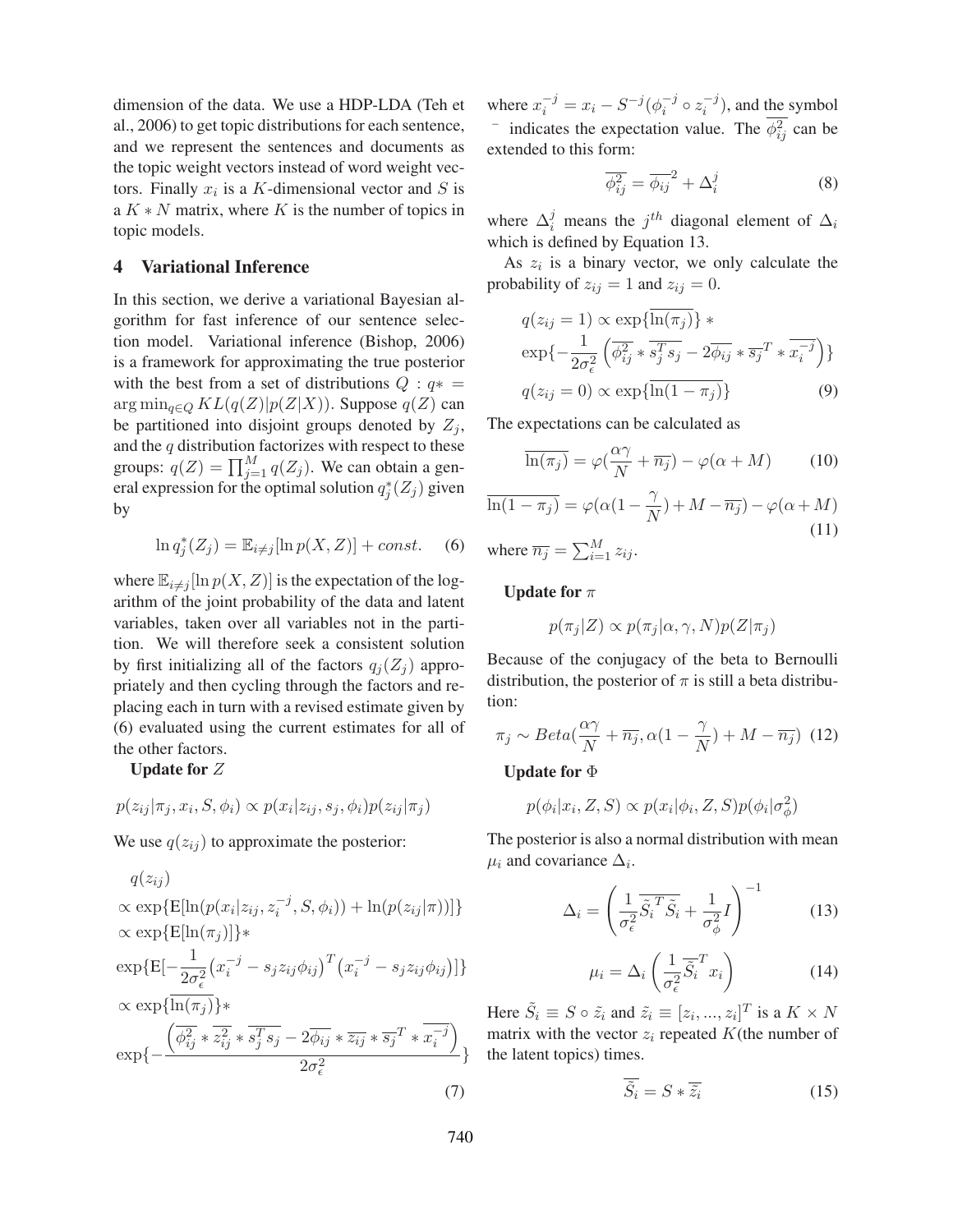$$
\overline{\tilde{S}_i^T \tilde{S}_i} = (S^T S) \circ (\overline{z_i} * \overline{z_i}^T + Bcov_i)
$$
 (16)

$$
Bcov_i = \text{diag}[\overline{z_{i1}}(1 - \overline{z_{i1}}), ..., \overline{z_{iN}}(1 - \overline{z_{iN}})] \tag{17}
$$

Update for  $\sigma_{\epsilon}^2$ 

$$
p(\sigma_{\epsilon}^2 | \Phi, X, Z, S) \propto p(X | \Phi, Z, S, \sigma_{\epsilon}^2)p(\sigma_{\epsilon}^2)
$$

By using a conjugate prior, inverse gamma prior  $InvGamma(u, v)$ , the posterior can be calculated as a new inverse gamma distribution with parameters

$$
u' = u + MK/2
$$
  

$$
v' = v + \frac{1}{2} \sum_{i=1}^{M} (||x_i - S(\overline{z_i} \circ \overline{\phi_i})|| + \xi_i)
$$
  
(18)

where

$$
\xi_i = \sum_{j=1}^N (\overline{z_{ij}^2} * \overline{\phi_{ij}^2} * s_j^T s_j - \overline{z_{ij}}^2 * \overline{\phi_{ij}}^2 * s_j^T s_j)
$$
  
+ 
$$
\sum_{j \neq l} \overline{z_{ij}} * \overline{z_{il}} * \Delta_{i,jl} * s_j^T s_l
$$

Update for  $\sigma_{\phi}^2$ 

$$
p(\sigma^2_\phi|\Phi) \propto p(\Phi|\sigma^2_\phi)p(\sigma^2_\phi)
$$

By using a conjugate prior, inverse gamma prior  $InvGamma(e, f)$ , the posterior can be calculated as a new inverse gamma distribution with parameters

$$
e' = e + MN/2
$$
  
\n
$$
f' = f + \frac{1}{2} \sum_{i=1}^{M} ((\overline{\Phi})^T \overline{\Phi} + trace(\Delta'_i))
$$
  
\n(19)

# 5 Experiments

To test the capability of our BNP summarization systems, we design a series of experiments. The aim of the experiments mainly includes three aspects:

- 1. To demonstrate the summaries extracted by our model have good qualities and the summary length determined by the model is reasonable.
- 2. To give examples where varying summary length is necessary.

#### 3. To observe the distribution of summary length.

We evaluate the performance on the dataset of DUC2004 task2. The data contains 50 document clusters, with 10 news articles in each cluster. Besides, we construct three new datasets from the DUC2004 dataset to further prove the advantage of variable-length summarization. We separate each cluster in the original dataset into two parts where each has 5 documents, hence getting the *Separate* Dataset; Then we randomly combine two original clusters in the DUC2004 dataset, and get two datasets called *Combined1* and *Combined2*. Thus each of the clusters in the combined datasets include 20 documents with two different themes.

#### 5.1 Evaluation of Summary Qualities

First, we implement our BNP summarization model on the DUC2004 dataset, with summary length not limited. At the topic analysis step, we use the HDP model and follow the inference in (Teh et al., 2006). For the sentence selection step, we use the variational inference described in Section 4, where the parameters in the beta process (5) are set as  $\gamma$  =  $1, \alpha = 1$ . The summaries that we finally generate have an average length of 164 words. We design several popular unsupervised summarization systems and compare them with our model.

- The *Random* model selects sentences randomly for each document cluster.
- The *MMR* (Carbonell and Goldstein, 1998) strives to reduce redundancy while maintaining relevance. For generic summarization, we replace the query relevance with the relevance to documents.
- The *Lexrank* model (Erkan and Radev, 2004) is a graph-based method which choose sentences based on the concept of eigenvector centrality.
- The *Linear* Representation model (Ma and Wan, 2010) has the same assumption as ours and it can be seen as an approximation of the constant-length version of our model.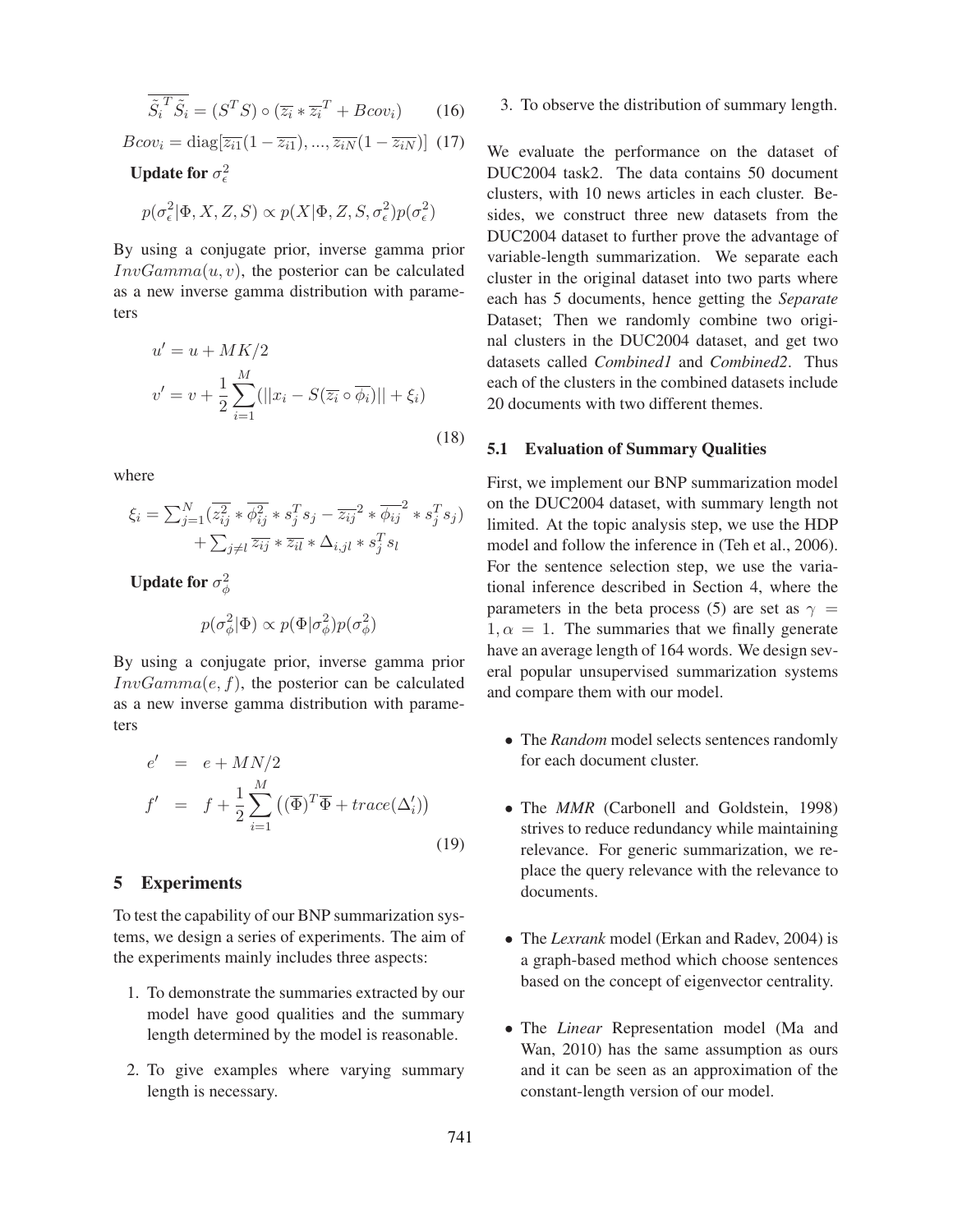

Figure 1: Rouge-1 values on DUC2004 dataset.



Figure 2: Rouge-2 values on DUC2004 dataset.



Figure 3: Rouge-L values on DUC2004 dataset.

All the compared systems are implemented at different predefined lengths from 50 to 300 words. Then we evaluate the summaries with ROUGE<sup>4</sup> tools (Lin and Hovy, 2003) in terms of the f-measure scores of Rouge-1 Rouge-2, and Rouge-L. The metric of Rouge f-measure takes into consideration the summary length in evaluation, so it is proper for our experiments. From Fig.1, Fig.2 and Fig.3, we can see that the result of BNP summarization (the dashed line) gets the second best value among all systems. It is only defeated by the *Linear* model but the result is comparable to the best in Fig.1 and Fig.3; while it exceeds other systems at all lengths. This proves the good qualities of our BNP summaries. The reason that the *Linear* system gets a little better result may be its weights for linear combination of summary sentences are guaranteed nonnegative while in our model the weights are zeromean Gaussian variables. This may lead to less redundance in sentence selection for the *Linear* Representation model.

Turn to the length determination. We take advantage of the *Linear* Representation model to approximate the constant-length version of our model. Comparing the summaries generated at different predefined lengths, Fig.4 shows the the model gets the best performance (Rouge values) at the length around 164 words, the length learned by our BNP model. This result partly demonstrates our length determination is rational and it can be used as the recommended length for some constant-length summarization systems, such as the *Linear* .



Figure 4: Rate-dist value V.S. summary word length.

<sup>&</sup>lt;sup>4</sup> we use ROUGE1.5.5 in this work.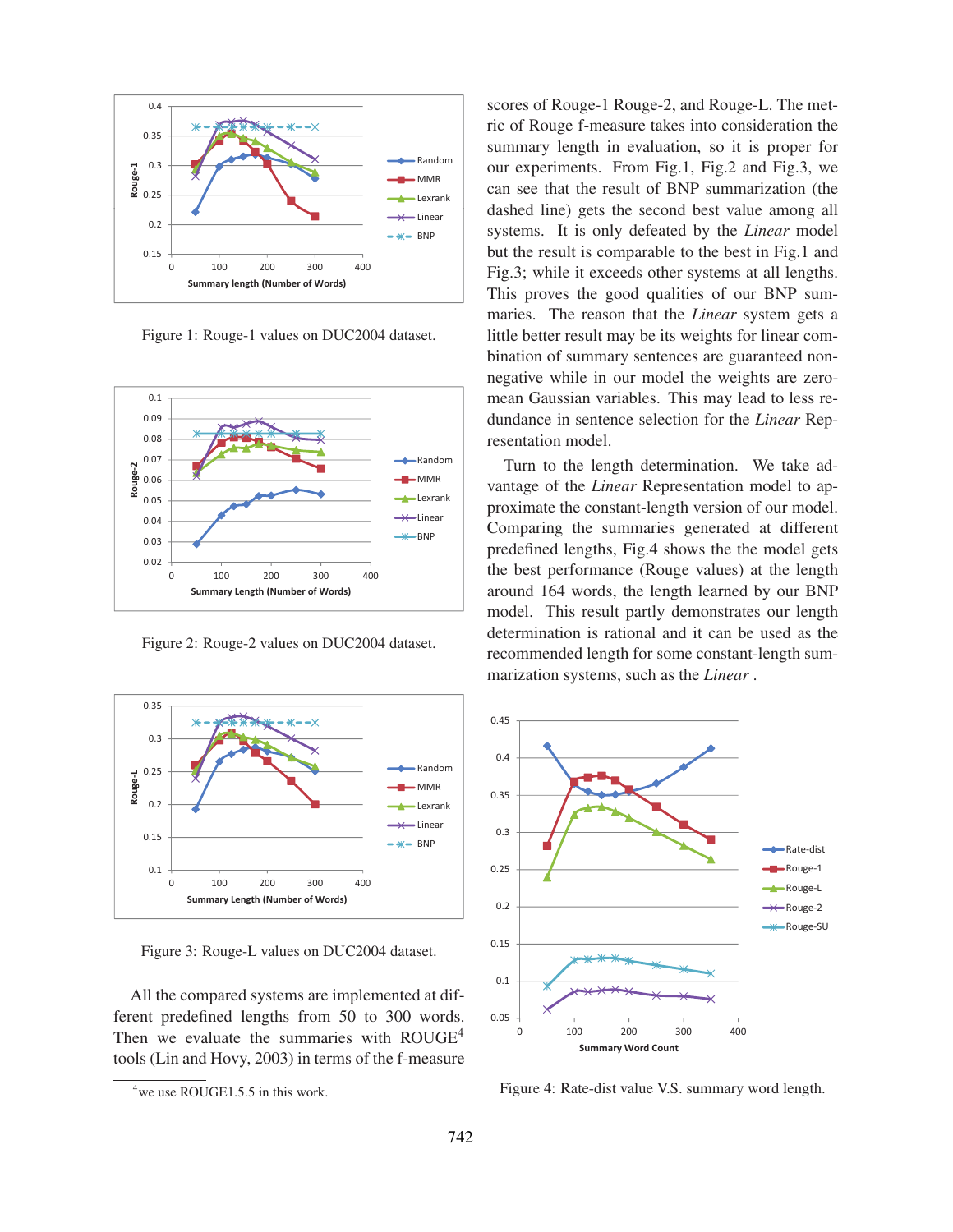#### 5.2 A New Evaluation Metric

The Rouge evaluation requires golden standard summaries as the base. However, in many cases we cannot get the reference summaries. For example, when we implement experiments on our expanded datasets (the separate and combined clusters of documents), we do not have exact reference summaries. Louis and Nenkova (2009) advanced an automatic summary evaluation without human models. They used the Jensen-Shannon divergence(JSD) between the input documents and the summaries as a feature, and got high correlation with human evaluations and the rouge metric. Unfortunately, it was designed for comparison at a constant-length, which cannot meet our needs. To extend the JSD evaluation to compare varying-length summaries, we propose a new measure based on information theory, the ratedistortion (Cover and Thomas, 2006).

**Rate-Distortion:** The distortion function  $d(x, \hat{x})$ is a measure of the cost of representing the symbol  $x$  to a new symbol  $\hat{x}$ ; and the rate can indicate how much compression can be achieved. The problem of finding the minimum rate can be solved by minimizing the functional

$$
\mathcal{F}[p(\hat{x}|x)] = I(X; \hat{X}) + \beta \mathbb{E}(d(x, \hat{x})).
$$
 (20)

where  $I(X; \hat{X})$  denotes the mutual information. The rate-distortion theory is a fundamental theory for lossy data compression. Recently, it has also been successfully employed for text clustering (Slonim, 2002) and document summarization (Ma and Wan, 2010). Slonim (2002) claims that the mutual information  $I(X; \hat{X})$  measures the compactness of the new representation. Thus the ratedistortion function is a trade-off between the compactness of new representation and the expected distortion. Specifically in summarization, the summaries can be seen as the new representation  $\ddot{X}$  of original documents  $X$ . A good summary balances the compression ratio and the information loss, thus minimizing the function (20). So we use the function (20)(we set  $\beta = 1$ ) to compare which summary is a better compression. The JS-divergence (JSD), which has been proved to have high correlation with manual evaluation (Louis and Nenkova, 2009) for constant-length summary evaluation, is utilized as the distortion in the function. In the following sections, we simply call the values of the function (20) *rate-dist*. In fact, the rate-dist values can be seen as the JSD measure with length regularization.

To check the effectiveness of rate-dist measure, we evaluate all summaries generated in Section 5.1 with the new measure (the lower the better). Fig. 5 shows that the results accord with the ones in Fig. 1 and Fig. 3. Moreover, in Fig. 4, the curve of ratedist values has a inverse tendency of Rouge measures (Rouge-1, Rouge-2, Rouge-L and Rouge-SU4 are all listed here), and the best performance also occurs around the summary length of 164 words. This even more clearly reveals that the BNP summarization achieves a perfect tradeoff between compactness and informativeness. Due to the accordance with rouge measures, it is promising to be regarded as an alternative to the rouge measures in case we do not have reference summaries.



Figure 5: Comparison of BNP Summarization with other systems using rate-dist measure.

#### 5.3 Necessity of Varying Summary Length

In this section, we discuss the necessity of length determination and how summary length changes according to the input data. As explained before, we generate three new datasets from the original DUC2004 dataset. Now we use them to indicate varying summary length is necessary when the input data varies a lot.

Table 1 shows the average summary length of different data sets. The results satisfy the intuitive expectation of summary length change. When we split a 10-document cluster into two 5-document parts, we expect the average summary length of the new clusters to be a little smaller than the original cluster but much larger than half of the original length,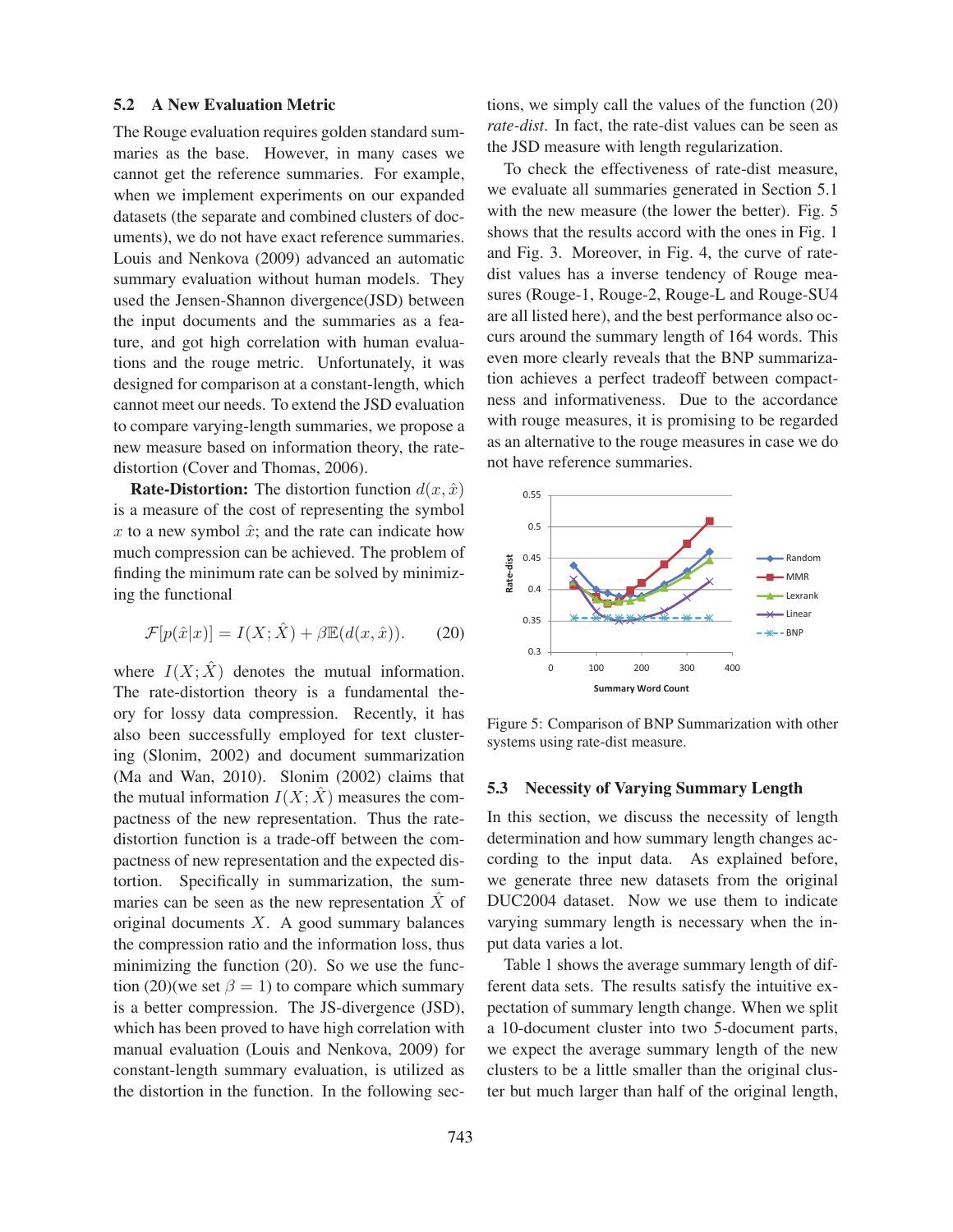because all the documents concentrate on the same themes. When we combine two clusters into one, the summary length should be smaller than the sum of the summary lengths of two original clusters due to some unavoidable common background information but much larger than the summary length of original clusters.

|            |     | Original   Separate   Combined1   Combined2 |     |
|------------|-----|---------------------------------------------|-----|
| $\mid$ 164 | 115 | -250                                        | 231 |

Table 1: Average summary length (number of words) on different datasets

We also run the Linear Representation system at different lengths on the new datasets and evaluate the qualities. As we do not have golden standard for the new datasets, so we only use the rate-dist measure here. Results in Table 2,3,4 show the summaries which do not change the predefined length <sup>5</sup> perform significantly worse than the BNP summarization. All the comparison is statistically significant. So varying summary length is necessary when the input changes a lot, and our model can just give a good match to the new data. This characteristic also can be used to give recommended summary length for extractive summarization systems when given unknown data.

|           |           | Predefined   Unchanged | <b>BNP</b> |
|-----------|-----------|------------------------|------------|
| Length    | 665 bytes | 164 words              | 115 words  |
| Rate-dist | 0.4130    | 0.4404                 | 0.4007     |

Table 2: Comparison of summary lengths on Separate Dataset.

|           |           | Predefined   Unchanged | <b>BNP</b> |
|-----------|-----------|------------------------|------------|
| Length    | 665 bytes | 164 words              | 250 words  |
| Rate-dist | 0.3768    | 0.3450                 | 0.3238     |

Table 3: Comparison of summary lengths on Combined1 Dataset.

Then we observe the summary length distributions and compression ratios according to document size(the length of the whole documents in a cluster). The average summary length increases (Fig. 6),

|           |           | Predefined   Unchanged | <b>BNP</b> |
|-----------|-----------|------------------------|------------|
| Length    | 665 bytes | 164 words              | 231 words  |
| Rate-dist | 0.3739    | 0.3464                 | 0.3326     |

Table 4: Comparison of summary lengths on Combined2 Dataset.

while the compression ratios decreases (Fig. 7) as document size grows. The rule of the compression ratio here agrees with the rule in (Goldstein et al., 1999), although that work is done for singledocument summarization.



Figure 6: The distribution of summary word length.



Figure 7: Compression ratio versus document word length.

<sup>5</sup> 665 bytes is the DUC2004 requirement and 164 words is the best length on original data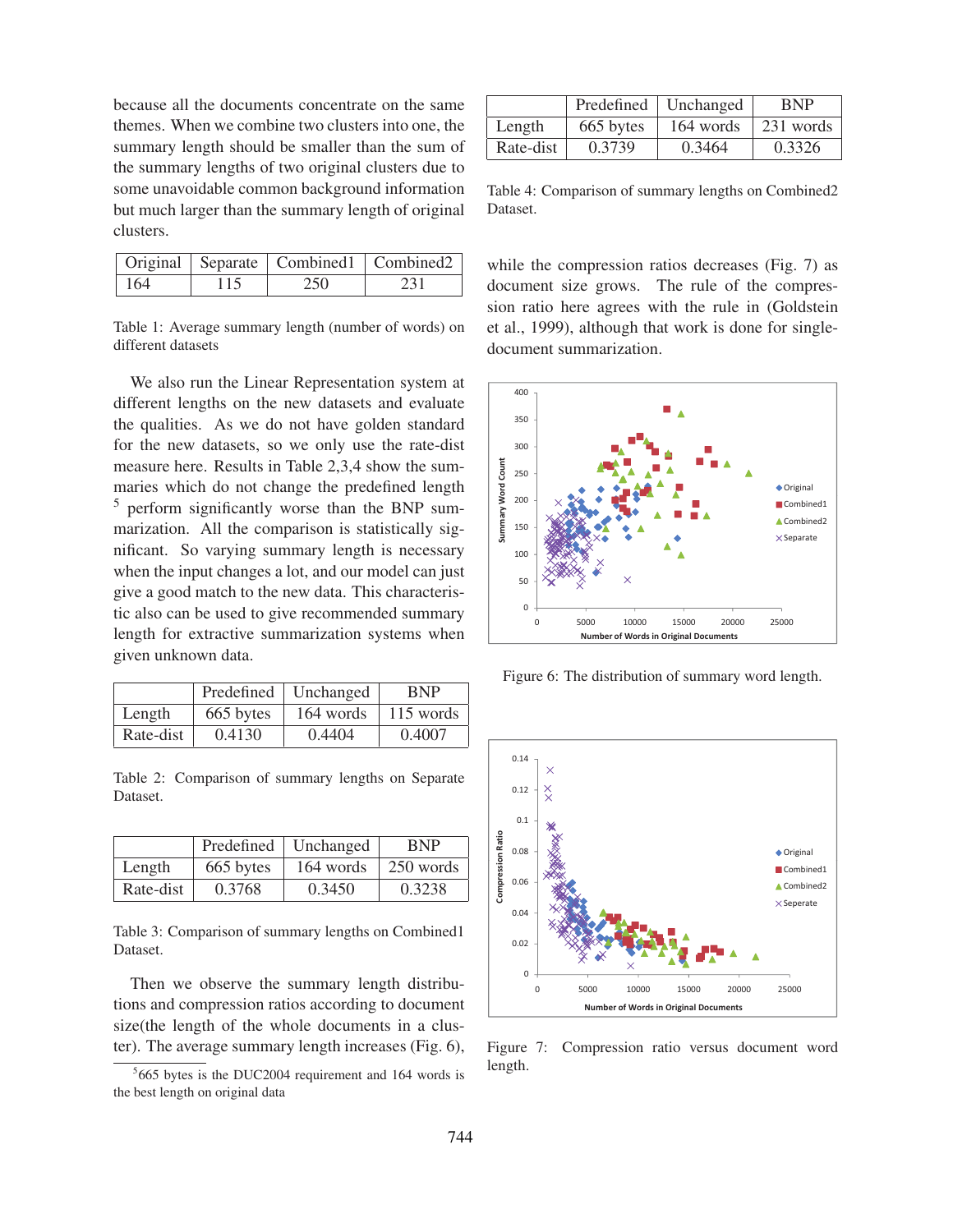# 6 Conclusion and Future Work

In this paper, we present a new problem of finding a proper summary length for multi-document summarization based on the document content. A Bayesian nonparametric model is proposed to solve this problem. We use the beta process as the prior to construct a Bayesian framework for summary sentence selection. Experimental results are shown on DUC2004 dataset, as well as some expanded datasets. We demonstrate the summaries we extract have good qualities and the length determination of our system is rational.

However, there is still much work to do for variable-length summarization. First, Our system is extractive-base summarization, which cannot achieve the perfect coherence and readability. A system which can determine the best length even for abstractive summarization will be better. Moreover, in this work we only consider the aspect of data compression and evaluate the performance using an information-theoretic measure. In future we may consider more human factors, and prove the summary length determined by our system agrees with human preference. In addition, in the experiments, we only use the imbalanced datasets as the example that intuitively needs varying the summary length. However, the data type is also important to impact the summary length. In future, we may extend the work by studying more cases that need varying summary length.

## References

- Christopher M. Bishop. 2006. *Pattern recognition and machine learning*. . Vol. 4. No. 4. New York: springer.
- Jaime Carbonell, and Jade Goldstein. 1998. The Use Of Mmr, Diversity-Based Reranking For Reordering Documents And Producing Summaries. *Proceedings of the 21st annual international ACM SIGIR conference on Research and development in information retrieval. ACM, 1998.*
- Asli Celikyilmaz and Dilek Hakkani-Tür. 2010. A Hybrid Hierarchical Model for Multi-Document Summarization. *Proceedings of the 48th Annual Meeting of the Association for Computational Linguistics*, pages 815-824.
- Ying-Lan Chang, Jui-Jung Hung and Jen-Tzung Chien 2011. Bayesian Nonparametric Modeling Of Hierarchical Topics And Sentences. *IEEE International*

*Workshop on Machine Learning for Signal Processing*, September 18-21, 2011, Beijing, China.

- Thomas M. Cover, and Joy A. Thomas. 2006. *Elements of information theory*. Wiley-interscience, 2006.
- William M. Darling and Fei Song. 2011. PathSum: A Summarization Framework Based on Hierarchical Topics. *Canadian AI Workshop on Text Summarization*, St. John's, Newfoundland.
- Samuel J. Gershman and David M. Blei. 2011. A Tutorial On Bayesian Nonparametric Models. *Journal of Mathematical Psychology(2011).*
- Thomas L. Griffiths and Zoubin Ghahramani. 2005. Infinite Latent Feature Models and the Indian Buffet Process. *Advances in Neural Information Processing Systems 18.*
- Jade Goldstein, Mark Kantrowitz, Vibhu Mittal and Jaime Carbonelly. 1999. Summarizing Text Documents: Sentence Selection and Evaluation Metrics. *Proceedings of SIGIR'99* , pages 121-128.
- Zhanying He, Chun Chen, Jiajun Bu, CanWang, Lijun Zhang, Deng Cai and Xiaofei He. 2012. Document Summarization Based on Data Reconstruction. *Proceedings of the Twenty-Sixth AAAI Conference on Artificial Intelligence*.
- Michael Kaisser, Marti A. Hearst, John B. Lowe. 2008. Improving Search Results Quality by Customizing Summary Lengths. *Proceedings of ACL-08: HLT*, pages 701-709.
- Chin-Yew Lin, Guihong Cao, Jianfeng Gao, and Jian-Yun Nie. 2006. An Information-Theoretic Approach to Automatic Evaluation of Summaries. *Proceedings of NAACL2006*, pages 463-470.
- Chin-Yew Lin, and Eduard Hovy. 2003. Automatic evaluation of summaries using n-gram co-occurrence statistics. *Proceedings of NAACL2003.*
- Annie Louis and Ani Nenkova. 2009. Automatically Evaluating Content Selection in Summarization without Human Models. *Proceedings of the 2009 Conference on Empirical Methods in Natural Language Processing*, pages 306-314. Singapore, 6-7 August 2009.
- Tengfei Ma and Xiaojun Wan. 2010. Multidocument Summarization Using Minimum Distortion. *IEEE 10th International Conference on Data Mining (ICDM)*.
- Ani Nenkova and Kathleen McKeown. 2012. A survey of text summarization techniques. *Mining Text Data, Chapter 3, Springer Science+Business Media, LLC* (2012).
- John Paisley and Lawrence Carin. 2009. Nonparametric Factor Analysis with Beta Process Priors. *Proceedings of the 26th International Conference on Machine Learning*, Montreal, Canada.